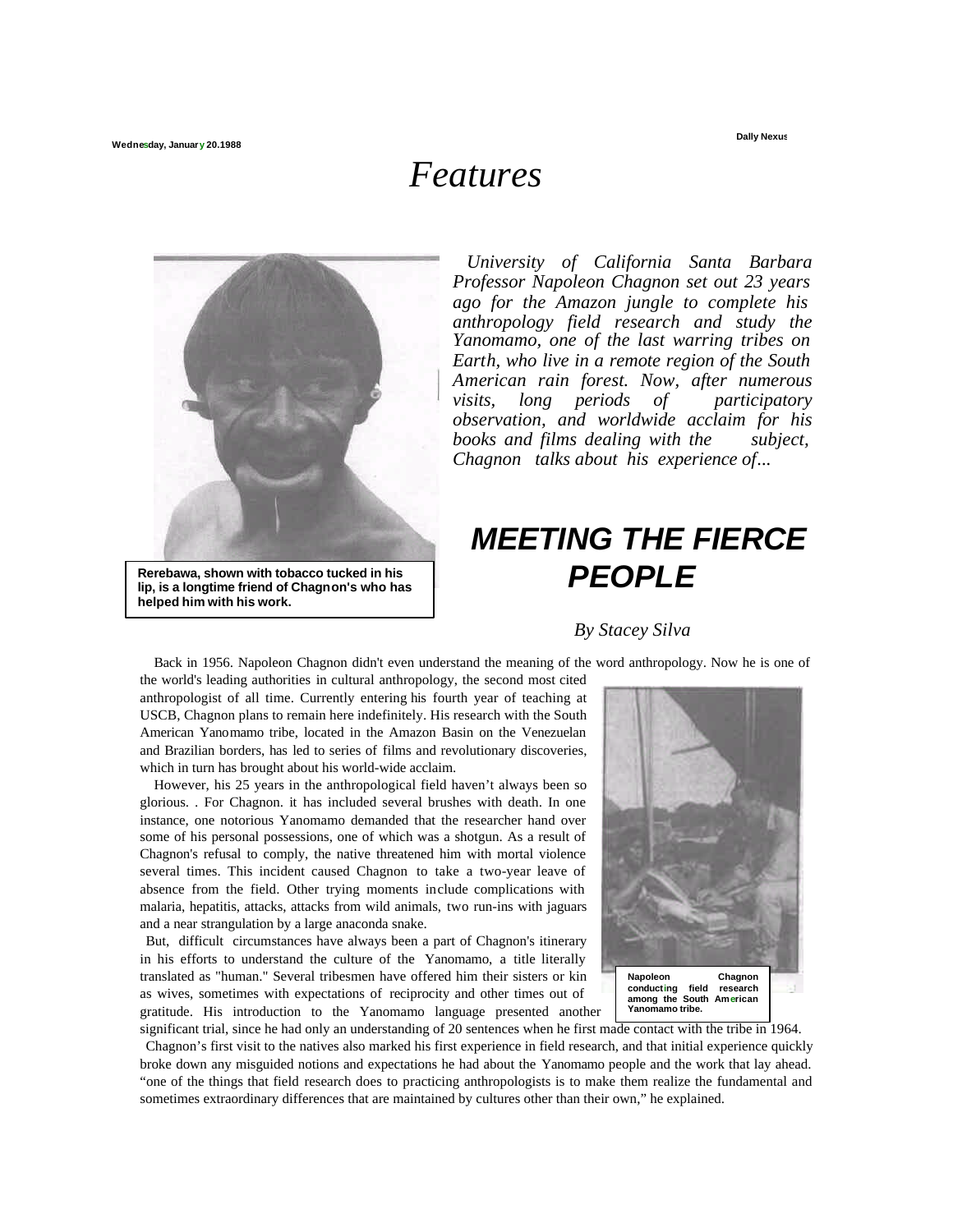"Many of the books that I had read in my studies tended to portray native peoples as some sort of ideal Rousseauean savage that had high standards of sanitation and were noble and altruistic. That image tends to be true for a large number of tribal societies. However, anthropologists who have studied truly primitive peoples who have had no contact whatsoever ... discover these people rarely conform to the Rousseauean image."

The image of the Rousseauean savage quickly disappeared with Chagnon's first sight of the Yanomamo. Not knowing the tribesmen were warring with another village, he naively stepped out into the clearing only to meet "dozens of heavily-armed Yanomamo glaring at me down the shafts of their drawn arrows," Chagnon recalled.

"All of them were hallucinating, as they had just taken large doses of ebene, their hallucinogenic snuff, with large strands of green mucous dripping down their noses," which in turn splattered all over their sweaty chests," he explained. While Chagnon was standing there, dogs surrounded him, nipping and biting at him, he added.



*themselves for visiting members of other villages as a way to demonstrate their fierceness.*

Although Chagnon knew the Yanomamo were a warring tribe before he made his decision to study them, he had little understanding of what their violence would mean in terms of living with them. He chose the tribe for his research because of the fact that so little was known about them anthropologically.

Though no anthropologists had previously lived in the region inhabited by the Yanomamo, several missionaries had made contact with the tribe and one missionary guide accompanied Chagnon on his first visit. The guide, however, returned to his Protestant mission the following day, marking the last sight of a North American Chagnon would have for three months.

Alone in a distant jungle with a 20-sentence

vocabulary and a native tribe which was totally detached from civilization as he knew it, Chagnon said he suddenly realized the complexity and remoteness of his situation. "The stench of all the decaying vegetation and the dog feces and the garbage in the village just overwhelmed me and I nearly fainted from the shock of what it was like to meet my first primitive savage," he recalled. "They were very much different from the textbook Indians that I had read about as an anthropology student."

"At that point I pondered quietly the wisdom of my choice of leaving physics and engineering to become an anthropologist and wondered whether I had made a horrible mistake," he  $\mathbb{R}$ THE REGISTER OF REAL added.

Chagnon's decision to change his major at the University of Michigan from engineering to cultural anthropology was quite by accident. He was introduced to anthropology through a general education course required by his major. After discovering that there were opportunities to enter the field and actually make a living he made the decision that would change his life.

But, Chagnon carried his commitment to the scientific method of research into anthropology, leading him to place a great deal of importance on substantive data to back up any claims he might make. This heavy use of data has caused his work to be considered among the most authoritative in his field. He used extensive amounts of data to document his work in *Yanomamo: the Fierce People*, a textbook he uses in some of his classes.

According to UCSB anthropology Professor Phillip Walker, this method of research has proven extremely useful in the field. "Many anthropologists have made extensive and qualitative contributions to the filed but lack data to back up their theories," Walker explained. "Unlike most anthropologists (Chagnon) has both the qualitative and quantitative input to back up his theories…. He has collected such extensive amounts of data that there are no other ethnographers in his league."

Chagnon was acutely aware that the uniqueness of his experience living with the Yanomamo could not fully be captured with a tape recorder and a

*A younger Chagnon, in a photo taken in the early '70s, makes himself more warrior like in an attempt to become Yanomamo, or "more human."*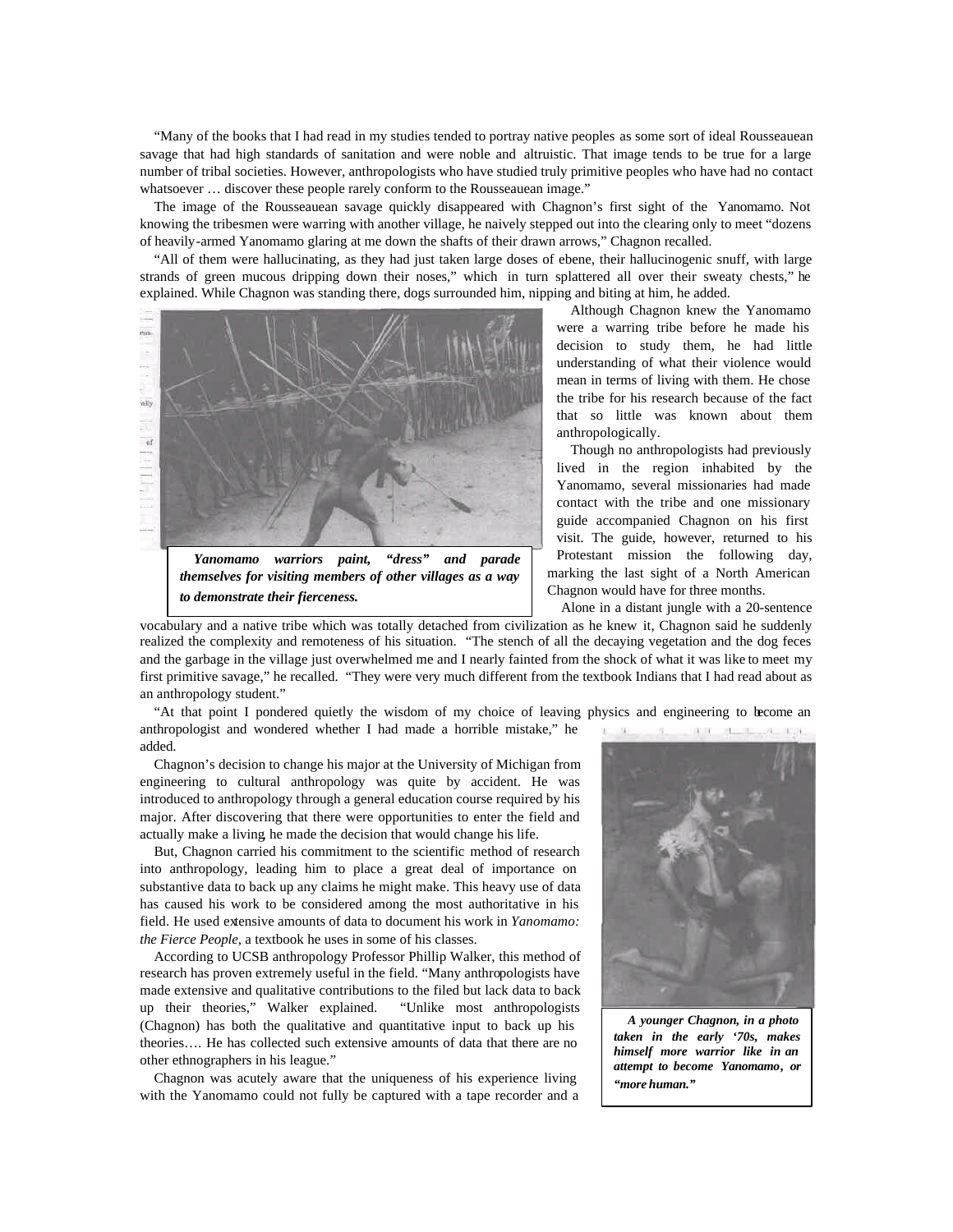

still camera. After spending about four months with the Yanomamo, he contacted a friend in Caracas who loaned him a 16-mm motion camera, then began making his own films. In this way, he eventually compiled some of the most remarkable research and observation data ever seen in the anthropological field while being a participant observer in a Yanomamo village. It was the profound information provided in these films that shuttled him into fame throughout all anthropological circles.

A film entitled "The Feast," produced by Chagnon with the help of cameraman and assistant Timothy Asch, quickly brought Chagnon international renown. The film, which portrayed an exchange between two Yanomamo villages and revealed the determinants and structure of the Yanomamo social organization, further substantiated previous theories by leading anthropologists Marcel Moss and Emile Durkheim. "When the film was first released in the late

'60's, it immediately won international acclaim and won first prize in every film competition it was entered into," Chagnon said.

The British Historical Society, which proclaimed the film at its release as "one of lasting scientific, historical, and artistic value," preserved a copy of "the Feast" in its permanent record for future use by anthropologists.

But it is another film, "The Ax Fight," which Chagnon feels has been the most significant contribution to his overall research. "it illustrates very clearly the nature of the methodology of an anthropologist has to develop in order to render intelligible and explain an event that otherwise seems chaotic and disorganized," he explained.

"The Ax Fight" portrays and subsequently analyzes an argument which quickly escalates into violence. The film reveals the systematic development of the argument which led to chest pounding, then to spears and clubs, and climaxing in the warriors' use of the blunt ends of ax heads.

Some of Chagnon's most recent research reveals how violence plays a vital role in Yanomamo culture. "Seventy percent of all Yanomamo who get to age 40 have lost one of the following kinds of relatives to violence: a parent, a sibling or a child," he noted. Also, "men who are engaged in mortal violence have more wives, more children, than men who aren't engaged in mortal violence … thus reflecting values which the Yanomamo deem as important," he explained.

But Chagnon does not believe the Yanomamo are necessarily any more inherently violent than people of other cultures. "The bomb dropped over Hiroshima by 'civilized' people killed more humans in the flickering of an eye than there are Yanomamo in existence," he said.

Chagnon's films and books have found their way to numerous college campuses, thus the anthropologist's fame extends far beyond UCSB. Anthropology graduate

*" There is so much to learn from the Yanomamo about the nature of primitive society, mainly because they're one of the last, large, relatively unacculturated tribes left in the world."*

*-Napoleon Chagnon*

student and teaching assistant Herb Maschner, who received his M.A. in anthropology from the University of Alaska, said Chagnon had a big influence on his research with the Tlingit Indians of southern Alaska.

"When I was an undergraduate student in New Mexico and also when I was working with undergraduate classes in Alaska, (Chagnon's) films and books were many of the primary resources used in teaching at those schools, as they are at many other universities around the world," Maschner said. "In fact the Yanomamo are becoming the dominant culture studied by undergraduates as a direct result of his work."

According to Walker, Chagnon's renown among university students has been a drawing factor for UCSB's anthropology department "it is in large part because of Chagnon's presence here a the university that many exceptional graduate students are present," he said.

Professor Emeritus Albert Spaulding, an archaeologist who has been teaching in the UCSB anthropology department